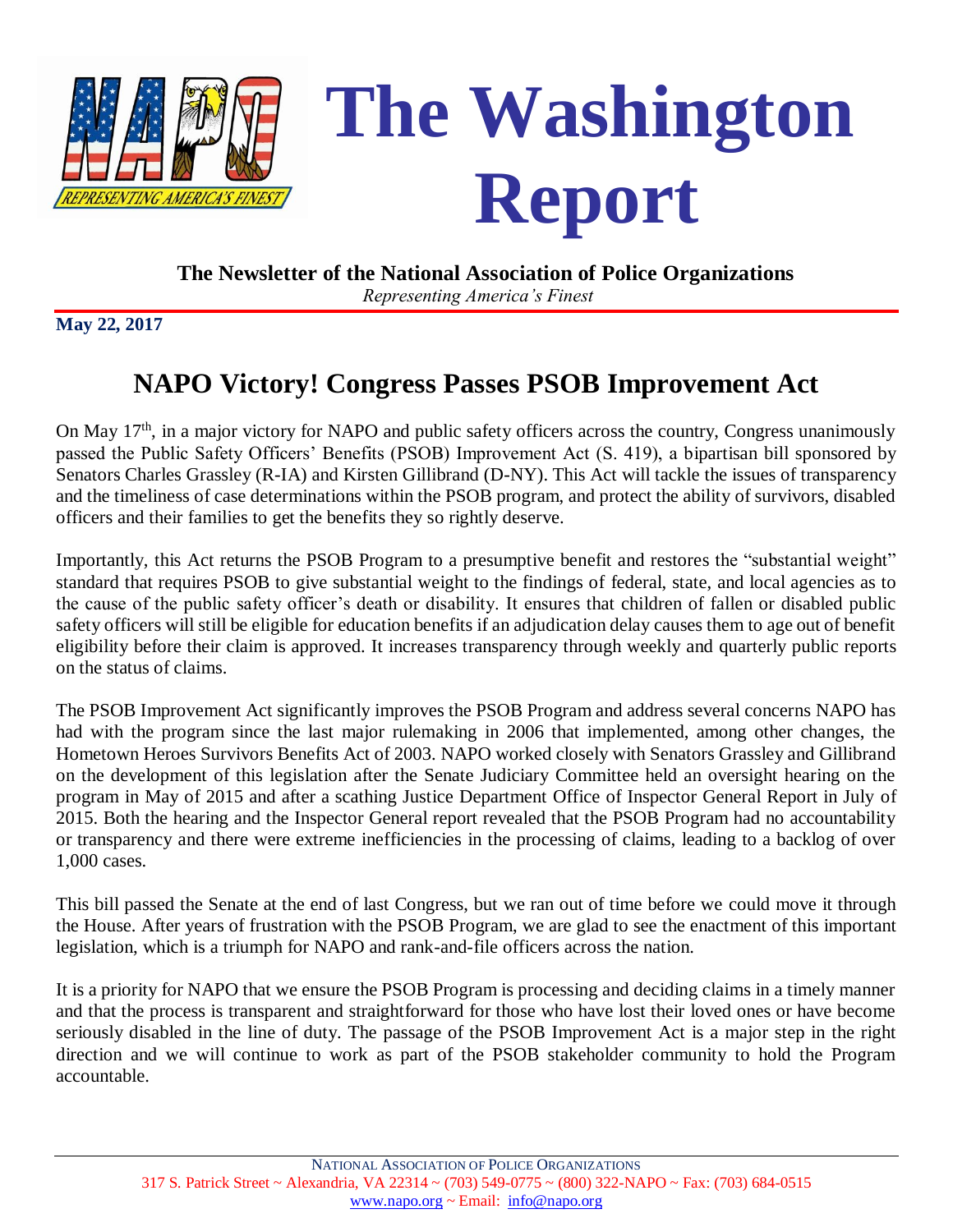NAPO thanks Senators Grassley and Gillibrand for being our champions on this important issue. If you have any questions about the PSOB Program or the PSOB Improvement Act please contact Andy Edmiston at [aedmiston@napo.org.](mailto:aedmiston@napo.org)

### **NAPO Victory! House Passes Thin Blue Line Act**

On May 18<sup>th</sup>, in a significant step toward increasing protections for law enforcement officers, the House voted and passed the Thin Blue Line Act (H.R. 115) by a bipartisan vote of 271-143, with 48 Democrats voting for the bill. This important bill, sponsored by Congressman Vern Buchanan (R-FL), would make the targeting of, attempted killing, or killing of a police officer, firefighter, or first responder an aggravating factor in death penalty determinations in federal court. This would be applicable whether they were targeted or murdered on duty, because of the performance of their duty, or because of their status as a public official. The only requirement is that the homicide provide federal jurisdiction.

This bill is critical, as law enforcement officer assaults, injuries, and deaths have increased sharply in recent years. According to the National Law Enforcement Officers Memorial Fund, there have been 51 line-of-duty deaths so far this year, which is a 31% increase from this time last year and follows one of the deadliest years for law enforcement in five years. 135 officers were killed in the line of duty in 2016, 64 of whom were shot and killed. 21 of those gun-related deaths were by ambush – the officers were targeted and killed simply because they were police officers. This was a 167% increase in ambush-style killings of law enforcement officers.

Tepid responses to the murders of police officers do nothing to discourage future attacks, which is why legislation like the Thin Blue Line Act is so important. NAPO strongly believes that establishing stricter penalties for those who harm or target for harm law enforcement officers will deter violent crimes and add another layer of safety for the nation's law enforcement officers, who put their lives on the line each day to protect our communities.

NAPO thanks Congressman Buchanan for his leadership on this legislation as well as House Judiciary Committee Chairman Robert Goodlatte (R-VA) and his staff, who were essential to moving this bill on the House floor. NAPO is now working with Senator Pat Toomey (R-PA), who is the sponsor of the Senate companion bill (S. 1085), to move this bill through the Senate. We will keep our members updated on the status of this important bill.

#### **NAPO Victory! Congress Passes American Law Enforcement Heroes Act**

In another victory for NAPO, Congress passed the American Law Enforcement Heroes Act (H.R. 1428 / S. 583) on May 17<sup>th</sup>. This Act, sponsored by Congressman Will Hurd (R-TX) and Senator John Cornyn (R-TX), encourages state and local law enforcement agencies to hire veterans as new law enforcement officers. It creates a preference within the COPS Hiring Program for those agencies and departments who hire veterans. There have been successful initiatives in the past within the COPS Hiring Program – Troops to COPS most notably – that incentivized the hiring of veterans. The Troops to COPS initiative benefited nearly 1,000 veterans.

NAPO supports the American Law Enforcement Heroes Act because it stays true to the original intent of the COPS Program – the hiring and retention of community police officers. Many officers who serve our communities are veterans, and due to their military experience, came to the profession with exceptional training and qualifications. This program not only helps veterans who are facing high unemployment rates, but it also helps the many law enforcement agencies and departments that have serious shortfalls in manpower. It also underscores the importance of supporting and funding the COPS Hiring Program.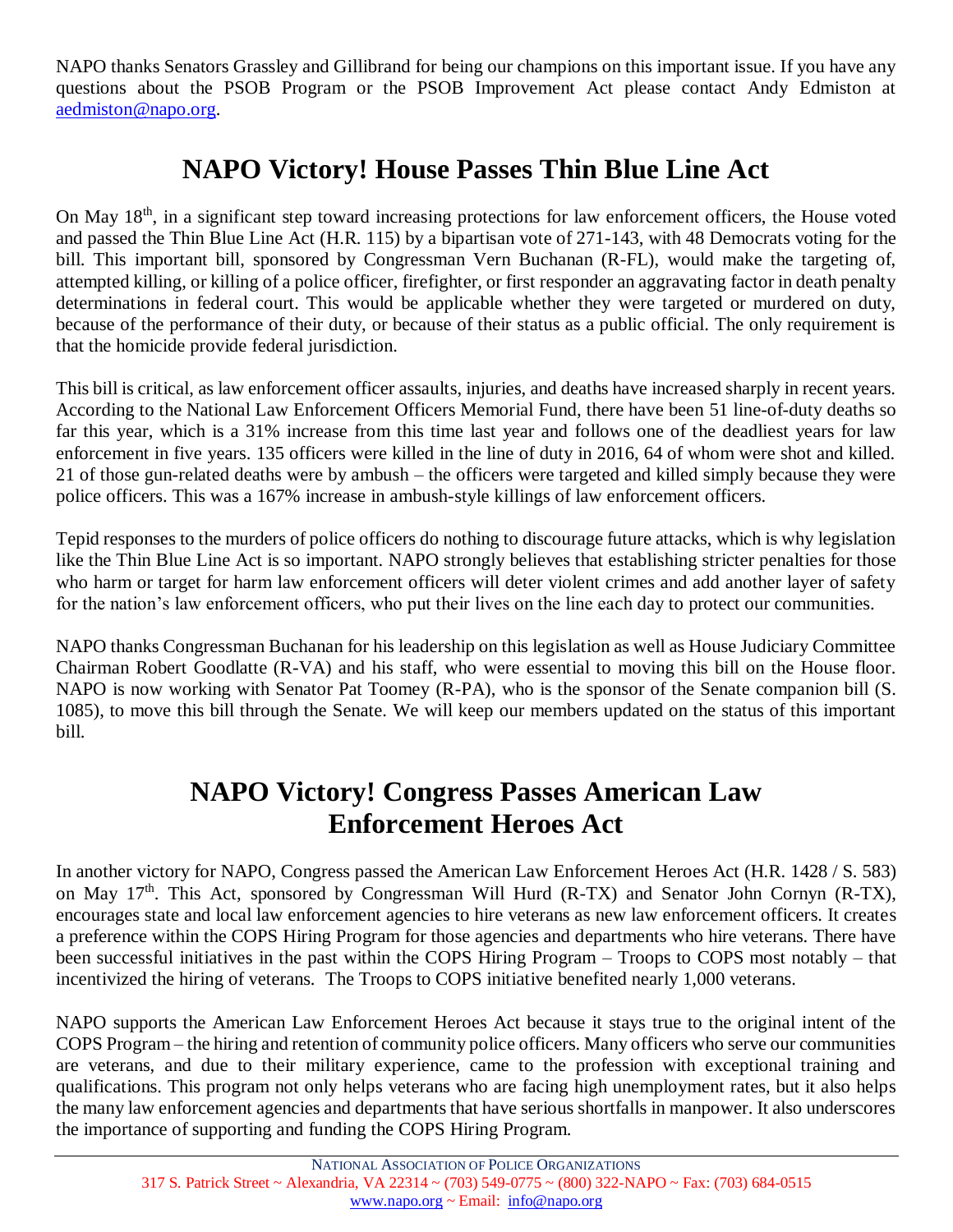NAPO thanks Congressman Hurd and Senator Cornyn for their continued support of America's law enforcement. We look forward to seeing it signed into law by President Trump.

## **Senate Passes Law Enforcement Mental Health and Wellness Act**

On May 16<sup>th</sup>, NAPO and rank-and-file officers across the country gained another win when the Senate passed the Law Enforcement Mental Health and Wellness Act (S. 867), sponsored by Senators Joe Donnelly (D-IN) and Todd Young (R-IN). NAPO worked closely with Senator Donnelly on this important legislation, which will help law enforcement agencies establish or enhance mental health care services for their officers. The legislation will make grants available to initiate peer mentoring pilot programs, develop resources for mental health providers based on the specific mental health challenges faced by law enforcement, and support law enforcement officers by studying the effectiveness of crisis hotlines and annual mental health checks.

According to the National Study of Police Suicides, officers are 2.5 times more likely to die from suicides than from homicides. State and local law enforcement officers are our nation's first responders. They respond to our country's greatest tragedies as well as violent crimes that unfortunately occur more frequently in our communities. They have seen and experienced horrors that they cannot forget, yet they still put their lives on the line every day to protect and serve our communities. It is time that we as a nation recognize the stress and strain of the job and give officers the resources they need to address their emotional and mental wellbeing.

NAPO proudly supports this bill and sees its passage in the Senate as an important victory in the fight to ensure officers across the country have access to the best mental health services available and feel supported in using those services.

NAPO thanks Senator Donnelly and Senator Young for their support of the law enforcement community and their leadership on this important issue. We are working with Congresswoman Susan Brooks (R-IN) on moving this legislation quickly through the House and will keep our members updated on its status. If you have any questions about this bill, please contact Andy Edmiston at [aedmiston@napo.org.](mailto:aedmiston@napo.org)

#### **NAPO Participates in Democratic Steering Committee Law Enforcement Roundtable**

On May 17th, NAPO Executive Director Bill Johnson participated in an intimate roundtable discussion on the opioid epidemic and grants and funding for state and local law enforcement hosted by the Senate Democratic Law Enforcement Caucus. **Minority Leader Chuck Schumer (D-NY), Senators Amy Klobuchar (D-MN), Chris Coons (D-DE), Jeanne Shaheen (D-NH), Bob Casey (D-PA), Sheldon Whitehouse (D-RI), Jeff Merkley (D-CO), Tim Kaine (D-VA), Patty Murray (D-WA), Catherine Cortez Masto (D-NV), Richard Blumenthal (D-CT), Claire McCaskill (D-MO), Debbie Stabenow (D-MI), Richard Durbin (D-IL),** and **Tom Carper (D-DE)** participated in the roundtable with Johnson and representatives of the Fraternal Order of Police, the International Association of Chiefs of Police, Major City Chiefs Association, Major County Sheriffs of America and individual police chiefs.

During the discussion, most of the chiefs and sheriffs focused on the serious drug and opioid issues they are facing back in their communities. The president for the Major City Chiefs Association praised the Community Oriented Policing Services (COPS) Program in terms of the policies it has promoted, not the hiring program. He stated that the COPS Office should promulgate national standards on use of force and dealing with civil disturbances. Johnson pushed back on that position and stated that the COPS Office should focus on hiring and emphasized NAPO's view that the genius of the COPS Hiring Program, as originally implemented, was that it was not a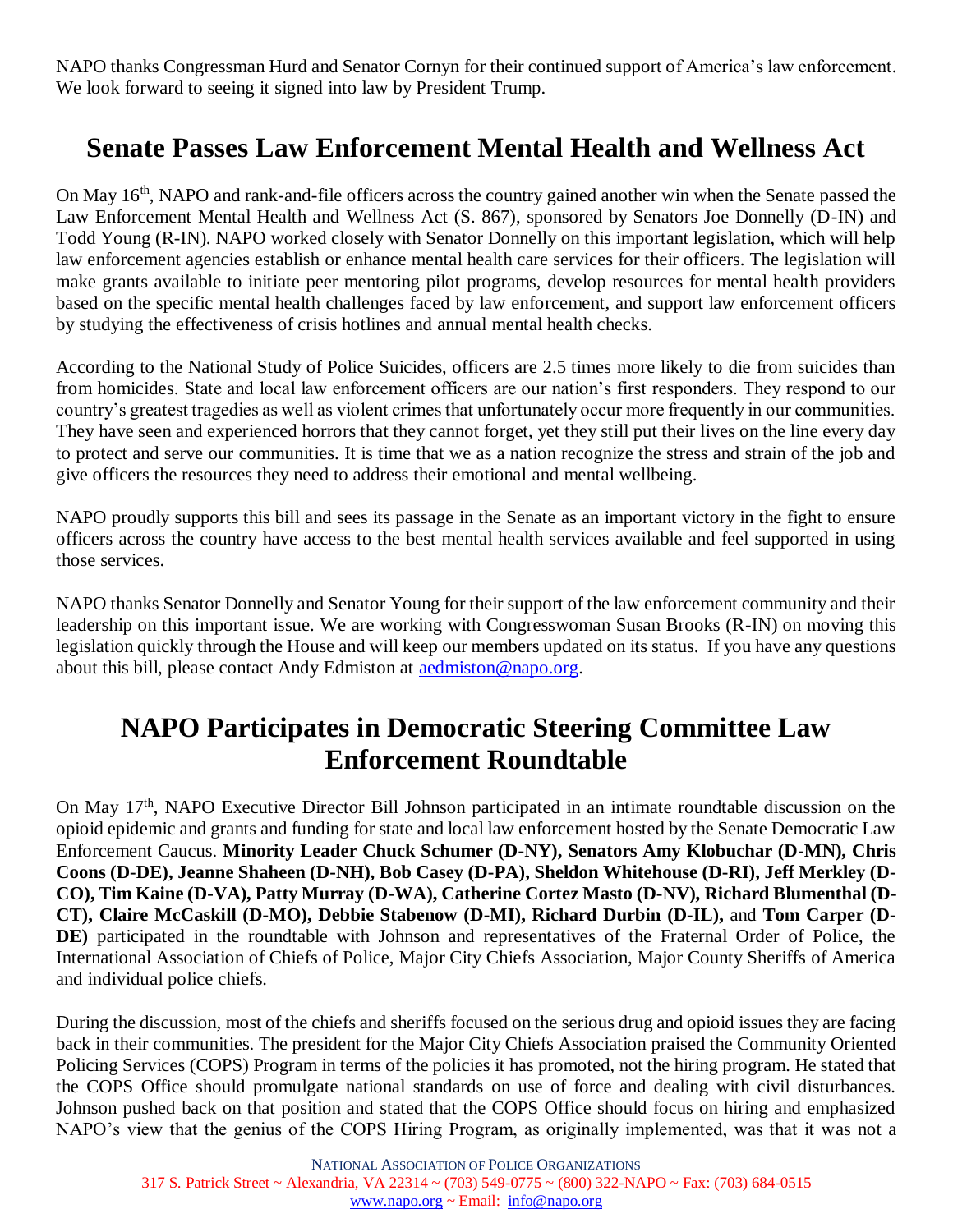Washington knows best, one size fits all approach, but it deferred to local agencies and mayors who knew best what each different community needed. Johnson also pointed out that the key to its success was putting men and women on the street, not the Bush Administration policy of diverting much-needed hiring funds to communications, drills and training.

Johnson went on to discuss improving diversity in the ranks and noted that the best way to do that was not to lower standards, citing recommendations in a [2016 Justice Department and Equal Employment Opportunity](https://www.justice.gov/crt/case-document/file/900761/download)  [Commission report](https://www.justice.gov/crt/case-document/file/900761/download) on advancing diversity in law enforcement, but to assist qualified applicants to meet the necessary high standards to be trusted with safeguarding our communities. He used the Police Explorers and ROTC-type programs as examples of ways to help applicants get the needed high school and college degrees.

In addition to promoting the COPS Hiring Program for Congressional support, Johnson thanked the Senators for their efforts during National Police Week to pass several bills for law enforcement, specifically emphasizing the importance of the PSOB Improvement Act to our members and their families.

NAPO looks forward to working with the Caucus and Senate Democratic leadership to continue advancing the priority issues facing rank-and-file officers today.

## **Bill to Increase Protections for Law Enforcement Introduced**

On May 16<sup>th</sup>, Senator John Cornyn (R-TX) and Congressman Ted Poe (R-TX) reintroduced the Back the Blue Act (S. 1134 / H.R. 2437). Senator John Cornyn (R-TX) and Congressman Poe worked with NAPO to introduce the Back the Blue Act in July 2016 after the horrific ambush attack that killed five Dallas police officers.

The Back the Blue Act is important for NAPO members because so many of our jurisdictions receive federal funding, and this legislation will help to bring federal resources to bear in the prosecution of those who attempt to murder or murder any of these officers. In addition to creating new federal crimes for violence against police officers, the bill would also establish a new federal crime for interstate flight to avoid prosecution for killing, attempting to kill, or conspiring to kill a federally funded public safety officer. It would also expressly allow all judges, prosecutors, and law enforcement officials, subject to limited regulations, to carry firearms into all federal facilities, federal courts, and in jurisdictions where the carrying of such weapons is otherwise prohibited by law.

NAPO has long supported enacting new federal criminal provisions to address (1) the assault and murder of federally-funded state and local law enforcement officers, such as those officers whose agencies or jurisdictions receive aid from the Departments of Justice or Homeland Security; and (2) the assault and murder of state and local officers engaged in the protection of federally recognized civil rights, such as those officers attacked while safeguarding protests. The Back the Blue Act would be a significant step towards increasing federal protections for state and local law enforcement, who are the front line in keeping our nation and our communities safe.

NAPO thanks Senator Cornyn and Congressman Poe for their steadfast support for law enforcement and dedication to reintroducing this critical piece of legislation. We look forward to working with them to see it passed into law.

#### **House Passes Honoring Hometown Heroes Act**

On May 18<sup>th</sup>, in yet another win for NAPO and the public safety community, the House passed the Honoring Hometown Heroes Act (H.R. 1892) by a vote of 411-1. This Act will permit the Governor of a state or territory to lower the American flag to half-staff in the tragic event that a law enforcement officer, firefighter or public safety officer from that jurisdiction dies in the line of duty. Currently, a Governor can only make this tribute for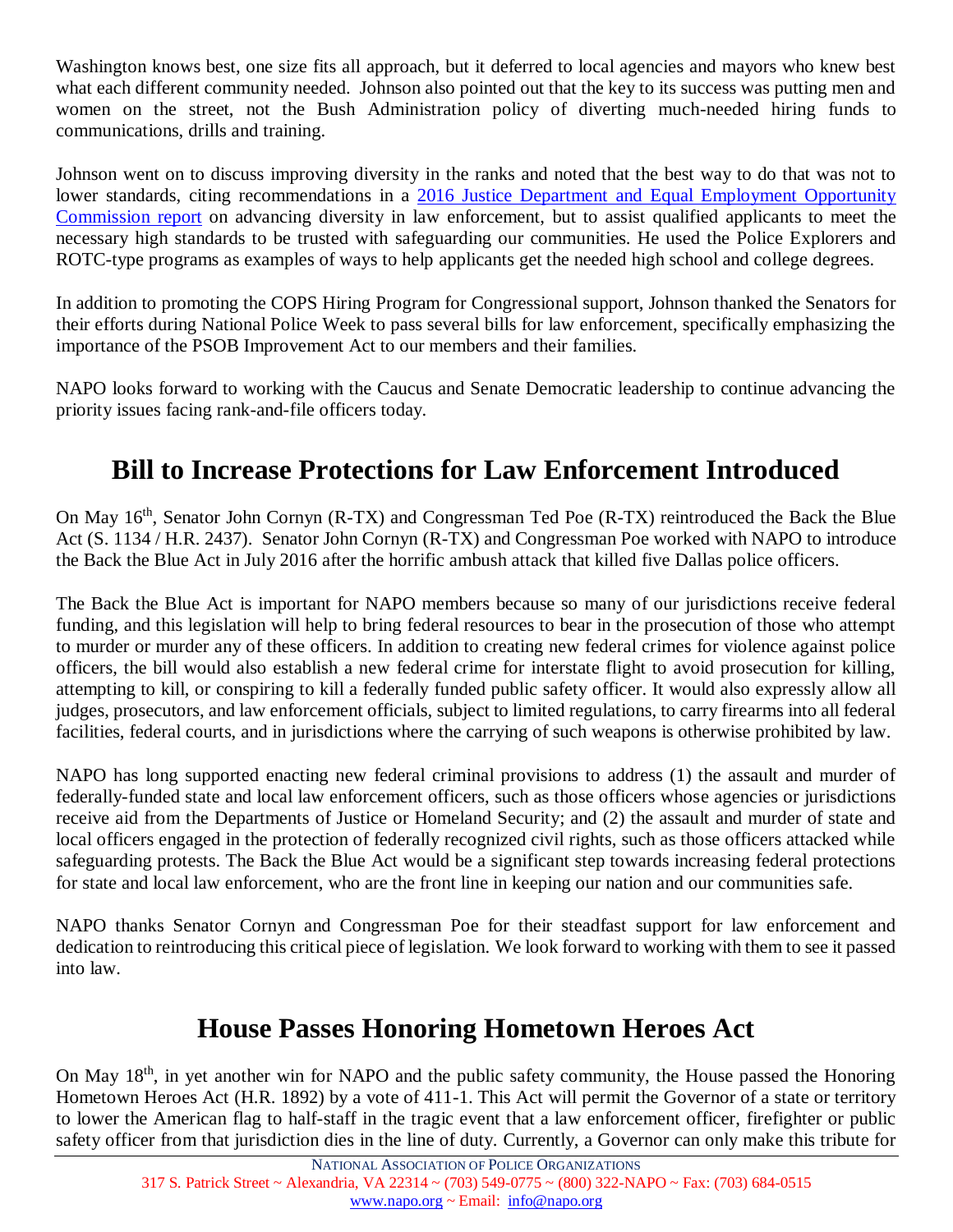the death of a present or formal government official or a member of the Armed Forces who dies in combat. This bill will ensure that first responders who make the ultimate sacrifice while protecting their communities will also have the simple, but meaningful honor of having the flag flown at half-staff.

NAPO thanks Congressman John Larson (D-CT) for his continued support of the public safety community and we now look to the Senate and working with Senator Jon Tester (D-MT) to pass this important bill.

## **NAPO in the News**

On May 16th , NAPO's Executive Director Bill Johnson was quoted in an article for the *Conservative Review* entitled, "National Police Week: Congress to Consider 5 Pro-Cop Bills". This article focused on five of the many pro-law enforcement bill that Congress has and continues to consider during National Police Week: the Thin Blue Line Act, the Honoring Hometown Heroes Act, the American Law Enforcement Heroes Act, Strengthening State and Local Cyber Crime Fighting Act, and the Probation Officer Protection Act.

Johnson was quoted regarding the need for the Thin Blue Line Act, which:

"William J. Johnson, executive director of the National Association of Police Organizations (NAPO), lauded the bill in January, citing a steep increase in targeted, ambush-style killings of police officers.

"'Establishing stricter penalties for those who harm or target law enforcement officers will deter crime,' Johnson said in a press [release](https://buchanan.house.gov/media-center/press-releases/buchanan-urges-crackdown-cop-killers-after-orlando-shooting) for the bill's sponsor, Rep. Vern Buchanan, R-Fl. 'Any persons contemplating harming an officer must know that they will face serious punishments.'"

The full article can be found at: [https://www.conservativereview.com/articles/national-police-week-congress-to](https://www.conservativereview.com/articles/national-police-week-congress-to-consider-5-pro-cop-bills)[consider-5-pro-cop-bills](https://www.conservativereview.com/articles/national-police-week-congress-to-consider-5-pro-cop-bills)

NAPO will continue to ensure our members' voices are heard loud and clear on the Hill, with the Administration, and in the media. If you have any questions about the publication cited above, please contact Bill Johnson at: [bjohnson@napo.org.](mailto:bjohnson@napo.org)

## **NAPO Recognizes Congressional Champions at Annual Legislative Luncheon**



NAPO held its Annual Legislative Awards Luncheon and Lobby Day on May 11, 2017. Our members met with and recognized members of Congress and their staff for their outstanding support for the law enforcement community. The **Chairman of the Senate Judiciary Committee, Charles Grassley (R-IA)**, was recognized for his leadership on the PSOB Improvement Act and his dedication to making much needed improvements to the PSOB Program, in addition to his longstanding support for law enforcement. The Chairman addressed our members in accepting his award and recognized them for the important work they do day in and day out as law enforcement officers.